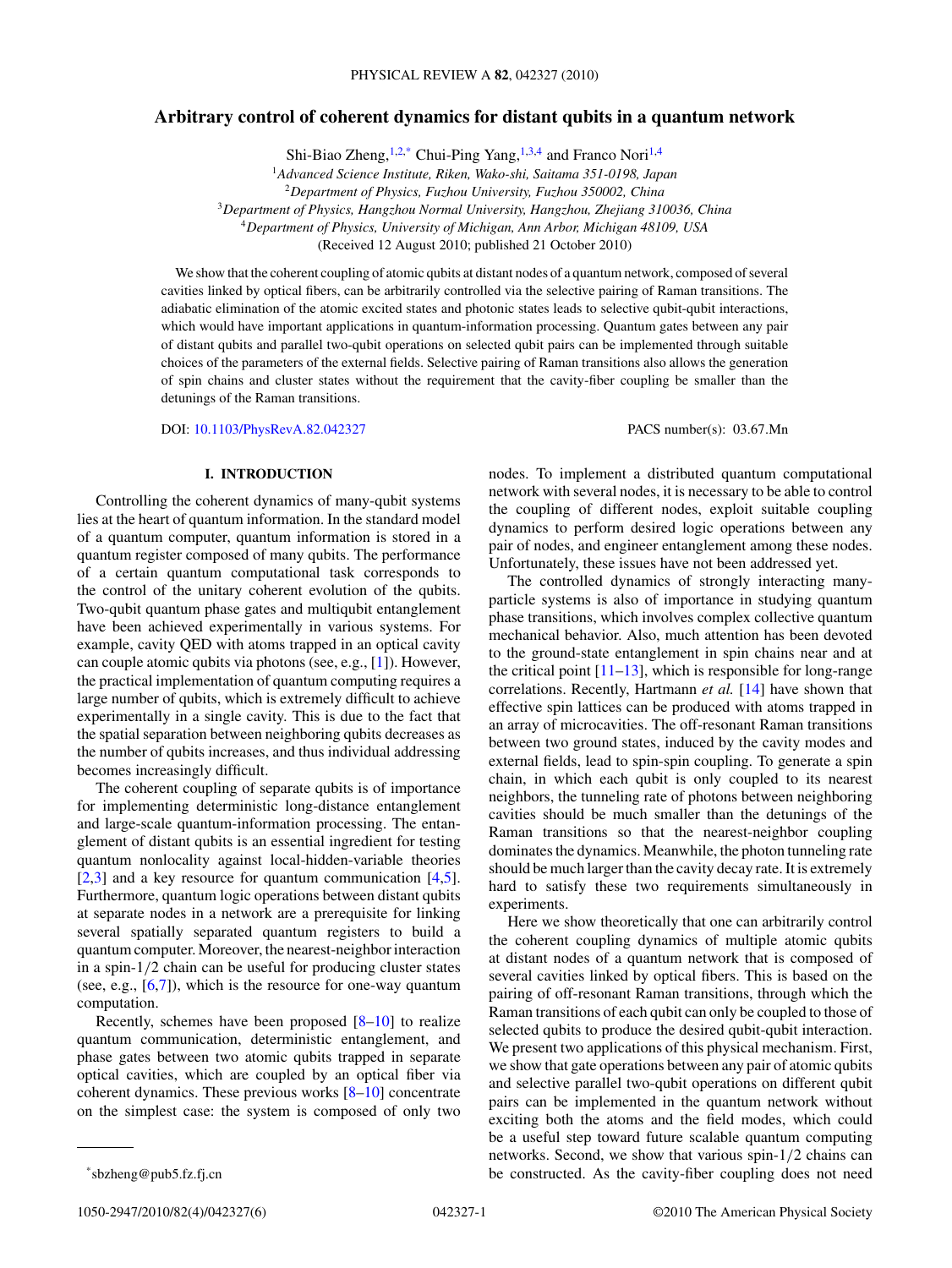<span id="page-1-0"></span>to be smaller than the detunings of the Raman transitions, much stronger spin-spin couplings can be obtained, offering the possibility of producing cluster states and observing quantum phenomena in strongly correlated quantum many-body systems that previously were not experimentally accessible.

This paper is organized as follows. In Sec.  $II$ , we study the coherent coupling dynamics of multiple atomic qubits trapped in separate cavities linked by optical fibers. We show that, under certain conditions, the atomic excited states and photonic states can be adiabatically eliminated, and one can pair off-resonant Raman transitions to produce controlled spin couplings. In Sec. [III,](#page-2-0) we present a scheme to implement gate operations between any pair of atomic qubits and selective parallel two-qubit operations on different qubit pairs in a quantum network based on controlled spin couplings. In Sec. [IV,](#page-3-0) we show that spin chains and cluster states can be generated through pairing off-resonant Raman transitions for neighboring qubits. In Sec. [V,](#page-4-0) we address several experimental issues. Conclusions are reported in Sec. [VI.](#page-4-0)

#### **II. CONTROLLED COHERENT COUPLING DYNAMICS**

Let us consider *n* identical atoms trapped in separated cavities connected by optical fibers, as shown in Fig. 1. In the short-fiber limit, essentially only one fiber mode interacts with the cavity modes [\[9\]](#page-4-0). We denote  $\sum_{l} \equiv \sum_{l=1}^{n}$ ,  $\sum_{m} \equiv \sum_{m=1}^{n}$ , and  $\sum_{k} \equiv \sum_{k=1}^{2n}$ . Then the coupling between the cavity modes and the fibers are given by the interaction Hamiltonian

$$
H_1 = \sum_l v b_l (a_l^\dagger + a_{l+1}^\dagger) + \text{H.c.},
$$
 (1)

where  $b_l$  is the annihilation operator for the *l*th fiber mode, *a*† *<sup>l</sup>* is the creation operator for the *l*th cavity mode, and *ν* is the cavity-fiber coupling strength. Here we adopt periodic boundary conditions, that is,  $b_{n+1} = b_1$ , which can be satisfied by linking the first and the *n*th cavities using another fiber. The atomic level configuration is shown in Fig.  $2(a)$ . Each atom has one excited state,  $|r\rangle$ , and two ground states,  $|e\rangle$  and  $|g\rangle$ . The transition  $|e_l\rangle \rightarrow |r_l\rangle$  of qubit *l* is driven by a classical laser field with Rabi frequency  $\Omega_l$ , while the transition  $|g_l\rangle \rightarrow |r_l\rangle$ is coupled to the cavity mode with the coupling constant *g*. Let us assume that the classical field driving the *l*th atom and the cavity mode are detuned from the respective transitions



FIG. 1. (Color online) Schematic diagram of *n* distant atoms trapped in separate coupled cavities, which are connected by short optical fibers.



FIG. 2. (a) Atomic level configuration and transitions to implement quantum gates between any pair of qubits and parallel two-qubit operations. The transition  $|e_l\rangle \rightarrow |r_l\rangle$  of the *l*th atom is driven by a classical laser field with detuning  $\Delta_{1,l}$  and Rabi frequency  $\Omega_l$ , while the transition  $|g_l\rangle \rightarrow |r_l\rangle$  is coupled to the cavity mode with the coupling constant *g* and has a detuning  $\Delta_2$ . (b) Atomic level configuration and transitions to implement the *XY* model. The transition  $|e_l\rangle \rightarrow |r_l\rangle$  of the *l*th atom is driven by two classical laser fields with detunings  $\Delta_{1,l,1}$  and  $\Delta_{1,l,2}$  and Rabi frequencies  $\Omega_{l,1}$  and  $\Omega_{l,2}$ , while the transition  $|g_l\rangle \rightarrow |r_l\rangle$  is coupled to the cavity mode with the coupling constant *g* and has a detuning  $\Delta_2$ .

by  $\Delta_{1,l}$  and  $\Delta_2$ , respectively. In the interaction picture, the Hamiltonian describing the atom-field interaction is

$$
H_2 = \sum_{l} \langle \Omega_l e^{i\Delta_{1,l}t} |r_l \rangle \langle e_l| + g a_l e^{i\Delta_{2}t} |r_l \rangle \langle g_l|) + \text{H.c.} \quad (2)
$$

Introducing the nonlocal bosonic modes

$$
c_l = \frac{1}{\sqrt{2n}} \sum_{m} [e^{-i(2m-1)l\pi/n} a_m + e^{-i2ml\pi/n} b_m], \qquad (3)
$$

we can rewrite the Hamiltonians  $H_1$  and  $H_2$  as

$$
H_1 = 2\nu \sum_k \cos(\pi k/n) c_k^{\dagger} c_k \tag{4}
$$

and

$$
H_2 = \sum_{l} \left[ \Omega_l e^{i\Delta_{1,l}t} |r_l\rangle \langle e_l| + g e^{i\Delta_{2}t} \sum_{k} e^{i(2l-1)k\pi/n} c_k |r_l\rangle \langle g_l| \right] + \text{H.c.}
$$
\n(5)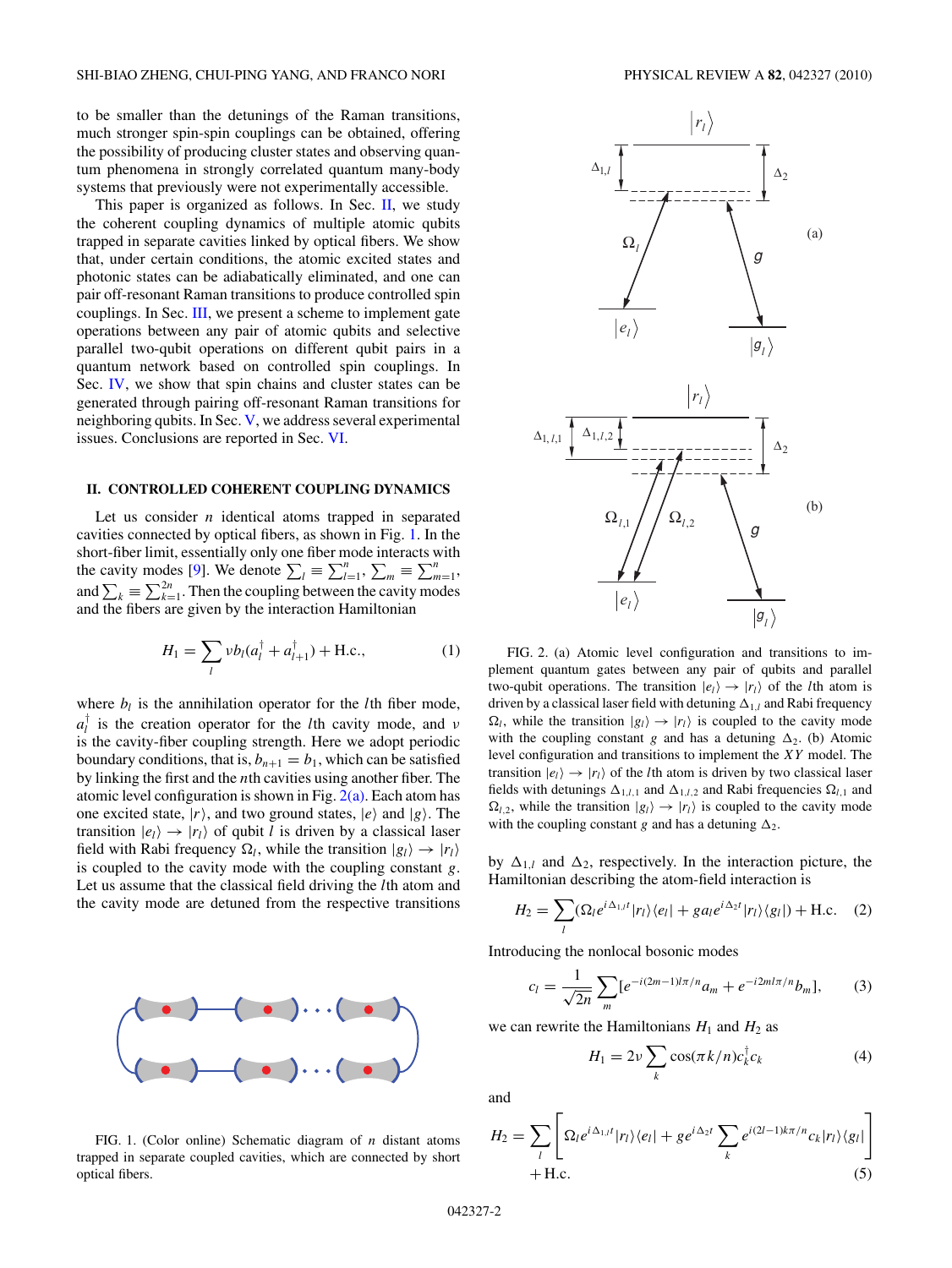<span id="page-2-0"></span>Performing the transformation  $exp(iH_1t)$ , we obtain the atomfield tunable interaction Hamiltonian,

$$
H_2' = \sum_{l} \left[ \Omega_l e^{i \Delta_{1,l} t} |r_l\rangle \langle e_l| + \frac{1}{\sqrt{2n}} g \times \sum_{k} e^{i (2l-1)k\pi/n + i [\Delta_2 - 2\nu \cos(\pi k/n)]t} c_k |r_l\rangle \langle g_l| \right] + \text{H.c.}
$$
\n(6)

Under the conditions

$$
\Delta_{1,l} \gg \Omega_l, |\Delta_2 - 2\nu \cos(\pi k/n)| \gg \frac{1}{\sqrt{2n}}g,
$$

the upper level  $|r_l\rangle$  in the Hamiltonian  $H_2^{'}$  can be adiabatically eliminated, leading to the couplings between the two ground states,

$$
H_{\rm int} = -\sum_{l} \left\{ \eta_{l} |e_{l} \rangle \langle e_{l}| + \sum_{k} [\xi_{k} c_{k}^{\dagger} c_{k} |g_{l} \rangle \langle g_{l}| + \lambda_{k,l} (c_{k} S_{l}^{+} e^{-i(2l-1)k\pi/n} e^{i\delta_{k,l}t} + \text{H.c.})] \right\}, \quad (7)
$$

where

$$
\eta_l = \Omega_l^2 / \Delta_{1,l},
$$
  
\n
$$
\xi_k = g^2 \{2n[\Delta_2 - 2\nu \cos(k\pi/n)]^{-1}\},
$$
  
\n
$$
\lambda_{k,l} = \frac{\Omega_l g}{2\sqrt{2n}} \{\Delta_1^{-1} + [\Delta_2 - 2\nu \cos(k\pi/n)]^{-1}\},
$$
  
\n
$$
\delta_{k,l} = \Delta_2 - 2\nu \cos(\pi k/n) - \Delta_{1,l},
$$
  
\n
$$
S_l^+ = |e_l\rangle\langle g_l|, S_l^- = |g_l\rangle\langle e_l|.
$$

The Hamiltonian *H*<sub>int</sub> describes multiple off-resonant Raman transitions for each atom induced by the classical field and the bosonic modes  $c_k$ . Under the condition  $\delta_{k,l} \gg \lambda_{k,l}$ ,  $\eta_l$ , *ξk*, the bosonic modes do not exchange quanta with the atomic system. The off-resonant Raman coupling leads to Stark shifts and couplings between the atoms. Then the effective Hamiltonian becomes

$$
H_{\text{eff}} = -\sum_{l} \left\{ \eta_{l} |e_{l} \rangle \langle e_{l}| + \sum_{k} \left[ \xi_{k} c_{k}^{\dagger} c_{k} |g_{l} \rangle \langle g_{l}| \right. \right. \\ \left. + \mu_{k,l} (c_{k}^{\dagger} c_{k} |g_{l} \rangle \langle g_{l}| - c_{k} c_{k}^{\dagger} |e_{l} \rangle \langle e_{l}|) \right. \\ \left. + \sum_{m} (\chi_{k,l,m} S_{l}^{+} S_{m}^{-} e^{i(\Delta_{1,m} - \Delta_{1,l})t} + \text{H.c.}) \right] \right\}, \quad (8)
$$

where  $l \neq m$ ,  $\mu_{k,l} = \lambda_{k,l}^2/\delta_{k,l}$ , and

$$
\chi_{k,l,m} = \frac{1}{2} \lambda_{k,l} \lambda_{k,m} \big( \delta_{k,l}^{-1} + \delta_{k,m}^{-1} \big) e^{-2i(l-m)k\pi/n}.
$$

As the quantum number of the bosonic modes is conserved during the interaction, they will remain in the vacuum state if they are initially in the vacuum state. Then the effective Hamiltonian  $H_{\text{eff}}$  reduces to

$$
H_{\text{eff}} = \sum_{l} \left\{ \varepsilon_{l} |e_{l} \rangle \langle e_{l}| + \sum_{m} [\chi_{l,m} S_{l}^{+} S_{m}^{-} e^{i(\Delta_{1,m} - \Delta_{1,l})t} + \text{H.c.}] \right\},\tag{9}
$$

where  $l \neq m$ ,  $\varepsilon_l = \sum_k \mu_{k,l} - \eta_l$ , and  $\chi_{l,m} = \sum_k \chi_{k,l,m}$ . The Hamiltonian (9) has the same form as the Hamiltonian describing the coupling between quantum dots in a single cavity [\[15\]](#page-5-0). However, the coupling between qubits is induced by multiple nonlocal bosonic modes, while the qubit-qubit coupling in Ref. [\[15\]](#page-5-0) was induced by a single-cavity mode. Since the *coupling* strength  $\chi_{l,m}$  and the *detuning* ( $\Delta_{1,m}$  –  $\Delta_{1,l}$ ) can be *controlled* via the external fields, the effective coupling Hamiltonian *H*eff can be used to realize a variety of quantum logic and entanglement operations between qubits trapped in separated cavities. We note that the Hamiltonian *H*eff can also be obtained in an array of coupled cavities without using optical fibers  $[14,16]$ . We now consider the case when both the classical field and the cavity mode drive the transition  $|g\rangle \rightarrow |r\rangle$ . Under the aforementioned large-detuning conditions, the effective Hamiltonian  $H_{\text{eff}}$  is given by

$$
H_{\text{eff}} = \sum_{l} \left\{ \varepsilon_{l} |g_{l}\rangle \langle g_{l}| \right.+ \sum_{m} [\chi_{l,m} |g_{l}\rangle \langle g_{l}| \otimes |g_{m}\rangle \langle g_{m}| e^{i(\Delta_{1,m} - \Delta_{1,l})t} + \text{H.c.}] \right\},
$$
\n(10)

where  $l \neq m$ .

### **III. SELECTIVE GATE OPERATIONS**

Let us now set

$$
\Omega_p = \Omega_q = \Omega, \quad \Omega_l = 0 \ (l \neq p, q), \quad \Delta_{1,q} = \Delta_{1,p}.
$$

Then we have

$$
\lambda_{k,l} = 0 \ (l \neq p,q), \quad \chi_{l,m} = 0 \ (l \neq p,q \text{ or } m \neq p,q),
$$

$$
\varepsilon_p = \varepsilon_q = \varepsilon.
$$

In this case, the coupling Hamiltonian (9) reduces to

$$
H_{\text{eff}} = \varepsilon(|e_p\rangle\langle e_p| + |e_q\rangle\langle e_q|) + (\chi_{p,q}S_p^+S_q^- + \text{H.c.}). \quad (11)
$$

This Hamiltonian, describing the selective coupling between qubit *p* and qubit *q*, can be used to perform *entangling* operations between qubit *p* and qubit *q*. For example, assume that the two atoms are initially in the state  $|e_p\rangle|g_q\rangle$ . After an interaction time  $t = \pi/(4\chi_{p,q})$ , the two qubits evolve to the maximally entangled state  $(|e_p\rangle|g_q\rangle - i|g_p\rangle|e_q\rangle$ )/ $\sqrt{2}$  [\[17\]](#page-5-0). The coherent dynamics also allows quantum-state transfer between the two distant qubits. Suppose now that qubit *p* is initially in a superposition of states  $|e_p\rangle$  and  $|g_p\rangle$  and that qubit *q* is initially in state  $|g_q\rangle$ . After an interaction time  $t = \pi/(2\chi_{p,q})$ , the initial state of qubit *p* is transferred to *q*.

Selective parallel two-qubit operations can also be implemented. As an example, suppose that one wants to perform gates on qubit pairs  $(p, q)$  and  $(u, v)$ . Then we drive each of these qubits with a laser field. The frequencies of these classical fields are suitably adjusted so that  $\Delta_{1,p} = \Delta_{1,q}$ ,  $\Delta_{1,u} = \Delta_{1,v}$ , and  $|\Delta_{1,p} - \Delta_{1,u}| \gg |\chi_{\alpha,\beta}|$  ( $\alpha = p, q$  and  $\beta = u, v$ ). In this case, qubit  $p$  or  $q$  is decoupled to  $u$  or  $v$  due to the large detunings. Thus qubit *p* is only coupled to qubit *q*, and *u* is only coupled to *v*; that is, the Raman transitions of qubit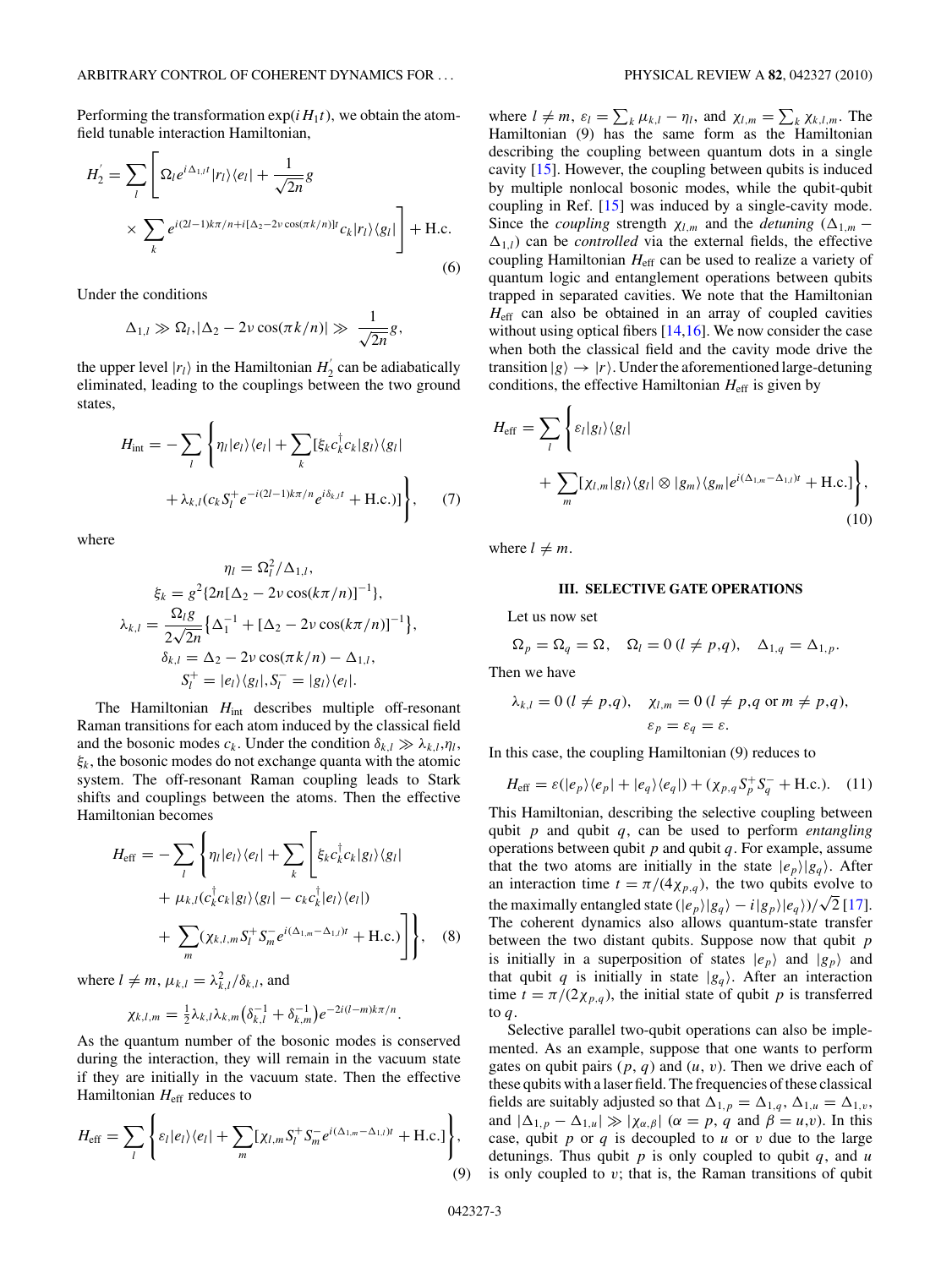<span id="page-3-0"></span>*p* (*u*) are paired with those of qubit *q* (*v*). Setting  $\Omega_p = \Omega_q$ and  $\Omega_u = \Omega_v$  we have  $\varepsilon_p = \varepsilon_q$  and  $\varepsilon_u = \varepsilon_v$ . The effective Hamiltonian is now given by

$$
H_{\text{eff}} = \varepsilon_p \sum_{s=p,q} |e_s\rangle\langle e_s| + \varepsilon_u \sum_{\mu=u,v} |e_\mu\rangle\langle e_\mu|
$$
  
+ 
$$
(\chi_{p,q} S_p^+ S_q^- + \chi_{u,v} S_u^+ S_v^- + \text{H.c.}).
$$
 (12)

As the coherent coupling between qubit *p* and qubit *q* is not affected by that between  $u$  and  $v$ , entangling and swap gates on qubit pairs  $(p, q)$  and  $(u, v)$  can be performed simultaneously.

The effective Hamiltonian (10) allows the implementation of controlled phase gates between any pair of qubits and parallel two-qubit phase gates through a suitable choice of the Rabi frequencies and detunings of the classical fields. It should be noted that the selective parallel two-qubit operations are not restricted to the case when the selected qubit pairs undergo the same kind of gate transformations. For example, assume now that the transition  $|e\rangle \leftrightarrow |r\rangle$  of each of qubits *p* and *q* is driven by a laser field with the detuning  $\Delta_{1,p}$ , while transition  $|g\rangle \leftrightarrow |r\rangle$  of each of qubits *u* and *v* is driven by a laser field with the detuning  $\Delta_{1,u}$ . Under the condition that  $|\Delta_{1,p} - \Delta_{1,u}|$  is much larger than the respective qubit-qubit couplings, the effective Hamiltonian becomes

$$
H_{\text{eff}} = \varepsilon_p \sum_{s=p,q} |e_s\rangle\langle e_s| + \varepsilon_u \sum_{\mu=u,v} |e_\mu\rangle\langle e_\mu|
$$
  
+  $(\chi_{p,q} S_p^+ S_q^- + \text{H.c.}) + 2\chi_{u,v}|g_u\rangle\langle g_u| \otimes |g_v\rangle\langle g_v|.$   
(13)

So, in principle, one can simultaneously perform different kinds of gates on qubit pairs  $(p, q)$  and  $(u, v)$ , respectively.

## **IV. GENERATION OF SPIN CHAINS**

We note that spin chains can also be produced with such a system. We now assume that the transition  $|e_l\rangle \rightarrow |r_l\rangle$  of the *l*th atom is driven by two classical laser fields, with detunings  $\Delta_{1,l,1}$  and  $\Delta_{1,l,2}$  and Rabi frequencies  $\Omega_{l,1}$  and  $\Omega_{l,2}$ , as shown schematically in Fig.  $2(b)$ . The Hamiltonian describing the Raman couplings between the two ground states now becomes

$$
H_{\text{int}} = -\sum_{d=1,2} \sum_{l} \left\{ \eta_{l,d} |e_l \rangle \langle e_l| + \sum_{k} [\xi_k c_k^{\dagger} c_k |g_l \rangle \langle g_l| + (\lambda_{k,l,d} c_k S_l^+ e^{-i(2l-1)k\pi/n + i\delta_{k,l,d}t} + \text{H.c.})] \right\}, \quad (14)
$$

where

$$
\eta_{l,d} = (\Omega_{l,d})^2 / \Delta_{1,l,d},
$$
  

$$
\lambda_{k,l,d} = \frac{\Omega_{l,d}g}{2\sqrt{2n}} \left\{ \Delta_{1,l,d}^{-1} + [\Delta_2 - 2\nu \cos(k\pi/n)]^{-1} \right\},
$$
  

$$
\delta_{k,l,d} = \Delta_2 - 2\nu \cos(2\pi k/2n) - \Delta_{1,l,d}.
$$

Under the conditions  $\delta_{k,l,d} \gg \lambda_{k,l,d}$ ,  $\eta_{l,d}$ , and  $\xi_{k,d}$ , the offresonant Raman coupling for qubit *l* induced by the *d*th  $(d = 1, 2)$  classical field and that for qubit *m* induced by the  $d'$ th ( $d' = 1,2$ ) classical field lead to the two-qubit coupling with coupling strength

$$
\chi_{l,m,d,d'} = \sum_{k} \frac{1}{2} \lambda_{k,l,d} \lambda_{k,m,d'} (\delta_{k,l,d}^{-1} + \delta_{k,m,d'}^{-1}) e^{-i2(l-m)k\pi/n}
$$

and detuning

$$
\Lambda_{l,m,d,d'}=\Delta_{1,m,d'}-\Delta_{1,l,d}.
$$

The detunings are suitably chosen so that

$$
\Lambda_{l,l-1,1,2} = \Lambda_{l,l+1,2,1} = 0,
$$
  
\n
$$
\Lambda_{l,m,1,2} \gg \chi_{l,m,1,2} \quad (m \neq l-1),
$$
  
\n
$$
\Lambda_{l,m,2,1} \gg \chi_{l,m,1,2} \quad (m \neq l+1).
$$

In this case the Raman transition of qubit *l* induced by the first (second) classical field is only paired with that of qubit *l* − 1  $(l + 1)$  induced by the second (first) classical field and thus each qubit is only resonantly coupled to its nearest neighbors. The other two-qubit couplings can be neglected due to large detunings. Under the condition that the field modes are initially in the vacuum state, the effective Hamiltonian, obtained from Eq.  $(14)$ , is now given by

$$
H_{\rm eff} = \sum_{l} [\varepsilon_{l} | e_{l} \rangle \langle e_{l} | + (\chi_{l, l+1} S_{l}^{+} S_{l+1}^{-} + \text{H.c.})], \quad (15)
$$

where

$$
\chi_{l,l+1} = \sum_{k} e^{i2k\pi/n} \lambda_{k,l,2} \lambda_{k,l+1,1} \delta_{k,l,2}^{-1},
$$

$$
\varepsilon_{l} = \sum_{d=1,2} \left( \sum_{k} \mu_{k,l,d} - \eta_{l,d} \right),
$$

$$
\mu_{k,l,d} = \lambda_{k,l,d}^{2} / \delta_{k,l,d}, \quad \eta_{l,d} = \Omega_{l,d}^{2} / \Delta_{1,l,d}.
$$

We can adjust the Rabi frequencies of the classical fields so that  $\chi_{l,l+1} = \chi_{l+1,l+2} = \chi$ . The energy of level  $|e\rangle$  can be made identical for all qubits by using the Stark shift of another nonresonant classical field. In this case, the effective Hamiltonian corresponds to the *XY* model.

We now consider the case when the classical fields and cavity mode both drive the transition  $|g\rangle \rightarrow |r\rangle$ . After adiabatically eliminating the upper level  $|r\rangle$ , we obtain the Hamiltonian

$$
H_{\text{int}} = -\sum_{d=1,2} \sum_{l} \left\{ \eta_{l,d} |g_l\rangle \langle g_l| + \sum_{k=1} [\xi_k c_k^{\dagger} c_k |g_l\rangle \langle g_l| + (\lambda_{k,l,d} c_k |g_l\rangle \langle g_l| e^{-i(2l-1)k\pi/n + i\delta_{k,l,d}t} + \text{H.c.})] \right\}.
$$
 (16)

As in the *XY* model, the detunings of the classical fields are suitably chosen so that the second classical field driving qubit *l* is only resonant with the first classical field driving the qubit  $(l + 1)$  and the two corresponding off-resonant Raman transitions are paired. Then the population operator  $|g_l\rangle\langle g_l|$ of qubit *l* is only coupled to those of its nearest neighbors. Through a suitable choice of the Rabi frequencies of the driving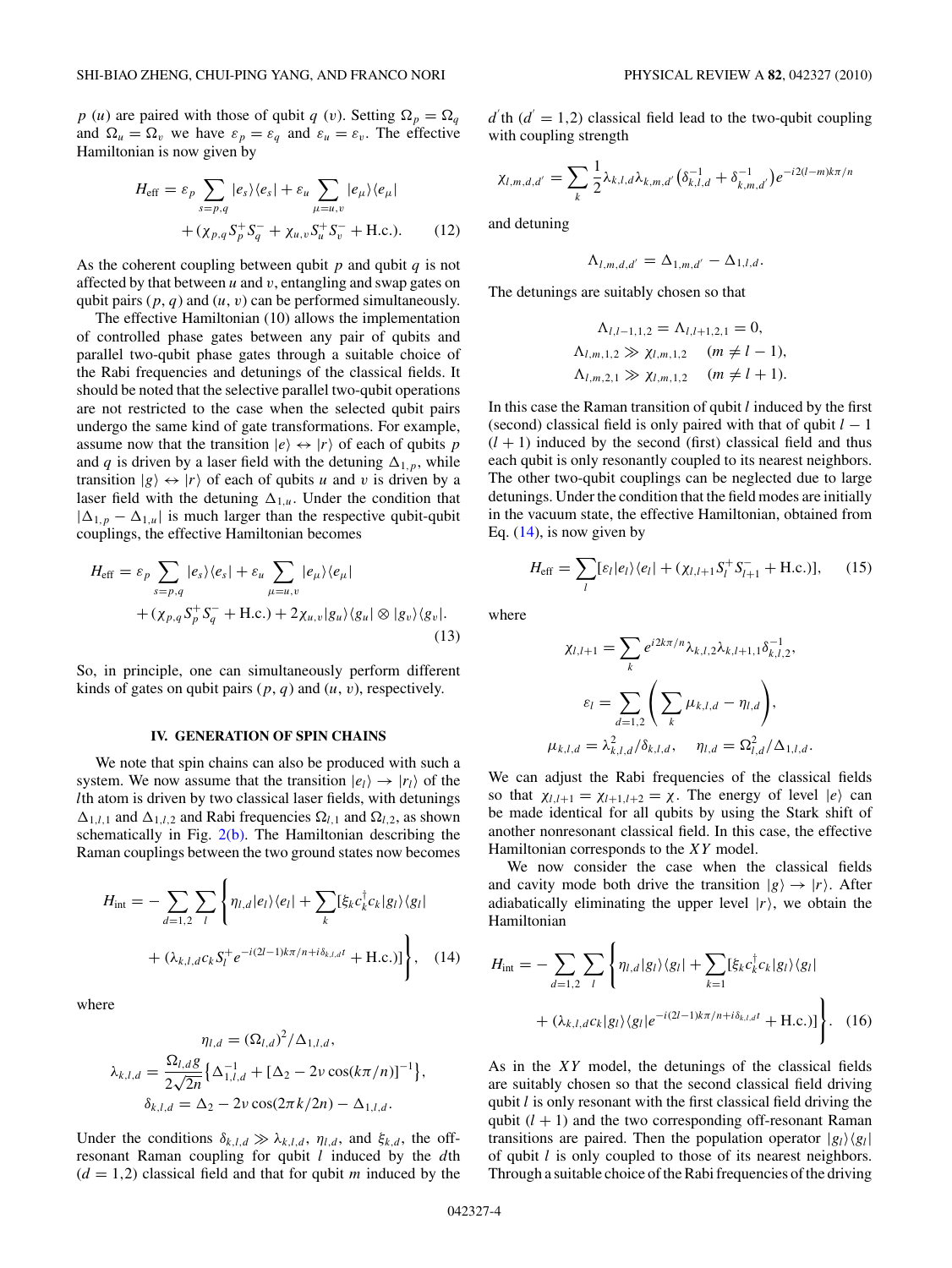<span id="page-4-0"></span>fields and tuning of the energy of level  $|g_l\rangle$ , we can obtain from Eq. [\(16\)](#page-3-0) the effective Hamiltonian

$$
H_{\rm eff} = \sum_{l} \left( \varepsilon \frac{1 - \sigma_{z,l}}{2} + \chi \frac{1 - \sigma_{z,l}}{2} \frac{1 - \sigma_{z,l+1}}{2} \right), \quad (17)
$$

where  $\sigma_{z,l} = |e_l\rangle\langle e_l| - |g_l\rangle\langle g_l|$ . After an interaction time  $t =$  $\pi/\chi$ , the evolution operator  $e^{-iH_{\text{eff}}}$  plus the single-qubit rotation  $\otimes_{l=1}^n e^{i\epsilon t |g_l\rangle\langle g_l|}$  leads to the cluster state  $\frac{1}{2^{n/2}} \otimes_{l=1}^n$  $(|g_l\rangle \sigma_{z,l+1} + |e_l\rangle)$ , which are the resources for the one-way quantum computation [6,7].

#### **V. DISCUSSION OF EXPERIMENTAL ISSUES**

We now give a brief discussion of the experimental feasibility of the proposed scheme. Set  $n = 3$ ,  $\Omega_1 = \Omega_3 = v = g$ ,  $\Omega_2 = 0, \, \Delta_{1,1} = \Delta_{1,3} = 16g, \, \text{and } \Delta_2 = 18.5g.$  Then we have

$$
\chi_{1,3} = \sum_{k} e^{(i4k\pi/n)} \frac{\lambda_{k,1}^2}{\delta_{k,1}} = 8.238 \times 10^{-4} g,
$$

and the time needed to complete the entangling operation between qubit 1 and qubit 3 is  $t = \pi/(4\chi_{1,3}) \approx 9.53 \times 10^2/g$ . The probability that the atoms undergo a transition to the excited state due to the off-resonant interaction with the classical fields is  $p_1 \simeq \Omega_1^2/\Delta_{1,1}^2 = 3.9 \times 10^{-3}$ . Meanwhile, the probability that the field modes are excited due to off-resonant Raman couplings is  $p_2 \simeq \sum_{k=1} \lambda_{k,1}^2/\delta_{k,1}^2 \simeq 3.1 \times 10^{-3}$ . Thus the effective Hamiltonian *H*eff is valid. The effective decoherence rates due to the atomic spontaneous emission and the field decay are  $\gamma_e = p_1 \gamma$  and  $\kappa_e = p_2 \kappa$ , where  $\gamma$  and  $\kappa$ are the decay rates for the atomic excited state and the field modes, respectively. We have assumed here that the cavity modes and the fiber modes have the same decay rate. The requirement  $\gamma_e, \kappa_e \ll \chi_{1,3}$  means that  $\gamma, \kappa \ll 0.2g$ . The parameters in the microsphere cavity QED experiment reported in Ref. [\[18\]](#page-5-0) are  $g \simeq 2\pi \times 20$  MHz,  $\gamma \simeq 2\pi \times 2.6$  MHz, and  $\kappa \simeq$  $2\pi \times 7$  MHz. The corresponding cooperativity factor  $g^2/2\gamma\kappa$ is too low for the implementation of the qubit coupling. Set  $\gamma \sim \kappa \sim 3 \times 10^{-3} g$ . This corresponds to a cooperativity factor  $g^2/2\gamma\kappa \sim 10^5$ , which is predicted to be available [\[19\]](#page-5-0). Then the effective decoherent rates are  $\gamma_e = 1.17 \times 10^{-5} g$ and  $\kappa_e = 9.3 \times 10^{-6} g$ . The corresponding gate fidelity is about  $F \simeq 1 - (\gamma_e + \kappa_e)t \simeq 98\%$ . A near-perfect fiber-cavity coupling with an efficiency larger than 99.9% can be realized using fiber-taper coupling to high-*Q* silica microspheres [\[20\]](#page-5-0). The fiber loss at a 852-nm wavelength is about 2.2 dB*/*km [\[21\]](#page-5-0),

- [1] A. Rauschenbeutel, G. Nogues, S. Osnaghi, P. Bertet, M. Brune, J. M. Raimond, and S. Haroche, [Phys. Rev. Lett.](http://dx.doi.org/10.1103/PhysRevLett.83.5166) **83**, 5166 (1999); Science **288**[, 2024 \(2000\).](http://dx.doi.org/10.1126/science.288.5473.2024)
- [2] J. S. Bell, Physics **1**, 195 (1965).
- [3] D. M. Greenberger, M. A. Horne, and A. Zeilinger, in *Bell's Theorem, Quantum Theory, and Conceptions of the Universe*, edited by M. Kafatos (Kluwer, Dordrecht, 1989); D. M. Greenberger, M. A. Horne, A. Shimony, and A. Zeilinger, [Am.](http://dx.doi.org/10.1119/1.16243) J. Phys. **58**[, 1131 \(1990\).](http://dx.doi.org/10.1119/1.16243)
- [4] A. K. Ekert, [Phys. Rev. Lett.](http://dx.doi.org/10.1103/PhysRevLett.67.661) **67**, 661 (1991).
- [5] M. Hillery, V. Buzek, and A. Berthiaume, [Phys. Rev. A](http://dx.doi.org/10.1103/PhysRevA.59.1829) **59**, 1829 [\(1999\).](http://dx.doi.org/10.1103/PhysRevA.59.1829)

which corresponds to the fiber decay rate  $1.52 \times 10^5$  Hz, lower than the available cavity decay rate. This implies that the effective decoherence rate due to the field decay should be lower than  $p_2\kappa$ .

### **VI. CONCLUSIONS**

In conclusion, we have theoretically shown that the coherent coupling of multiple atoms trapped in separated cavities connected by optical fibers can be arbitrarily controlled through pairing off-resonant Raman transitions of different atoms.With this physical mechanism, quantum gates between any pair of qubits and parallel two-qubit operations in the network can be performed, and various spin chains can be generated. The cavity-fiber coupling does not need to be smaller than the detunings of the Raman transitions. For the same coupling to the cavity mode, the effective spin-spin coupling in our approach exceeds the previous one [\[14\]](#page-5-0) by at least one order of magnitude, which is important for the generation of cluster states and the observation of ground-state entanglement and quantum phase transitions in quantum many-body systems. An anisotropic spin chain can be produced through pairing off-resonant balanced Raman transitions between two ground atomic states [\[22\]](#page-5-0), in which the counter-rotating terms  $c_k S_l^+$ and  $c_k^{\dagger} S_l^+$  are involved.

### **ACKNOWLEDGMENTS**

We acknowledge partial support from the Laboratory of Physical Sciences, National Security Agency, Army Research Office, National Science Foundation, under Grant No. 0726909, DARPA, JSPS-RFBR, under Grant No. 09-02– 92114, Grant-in-Aid for Scientific Research (S), MEXT Kakenhi on Quantum Cybernetics, and FIRST (Funding Program for Innovative R&D on S&T). S.-B. Zheng acknowledges support from the National Natural Science Foundation of China under Grant No. 10974028, the Doctoral Foundation of the Ministry of Education of China under Grant No. 20093514110009, the Natural Science Foundation of Fujian Province under Grant No. 2009J06002, and funds from the State Key Laboratory Breeding Base of Photocatalysis, Fuzhou University. C.-P. Yang acknowledges partial support from the National Natural Science Foundation of China under Grant No. 11074062, the Natural Science Foundation of Zhejiang Province under Grant No. Y6100098, and funds from Hangzhou Normal University.

- [6] H. J. Briegel and R. Raussendorf, [Phys. Rev. Lett.](http://dx.doi.org/10.1103/PhysRevLett.86.910) **86**, 910 (2001); R. Raussendorf and H. J. Briegel, *ibid.* **86**[, 5188 \(2001\).](http://dx.doi.org/10.1103/PhysRevLett.86.5188)
- [7] T. Tanamoto, Y. X. Liu, S. Fujita, X. Hu, and F. Nori, *[Phys. Rev.](http://dx.doi.org/10.1103/PhysRevLett.97.230501)* Lett. **97**[, 230501 \(2006\);](http://dx.doi.org/10.1103/PhysRevLett.97.230501) J. Q. You, X.-B. Wang, T. Tanamoto, and F. Nori, Phys. Rev. A **75**[, 052319 \(2007\);](http://dx.doi.org/10.1103/PhysRevA.75.052319) T. Tanamoto, Y. X. Liu, X. Hu, and F. Nori, [Phys. Rev. Lett.](http://dx.doi.org/10.1103/PhysRevLett.102.100501) **102**, 100501 [\(2009\).](http://dx.doi.org/10.1103/PhysRevLett.102.100501)
- [8] J. I. Cirac, P. Zoller, H. J. Kimble, and H. Mabuchi, *[Phys. Rev.](http://dx.doi.org/10.1103/PhysRevLett.78.3221)* Lett. **78**[, 3221 \(1997\);](http://dx.doi.org/10.1103/PhysRevLett.78.3221) S. J. van Enk, J. I. Cirac, and P. Zoller, *ibid.* **78**[, 4293 \(1997\).](http://dx.doi.org/10.1103/PhysRevLett.78.4293)
- [9] A. Serafini, S. Mancini, and S. Bose, [Phys. Rev. Lett.](http://dx.doi.org/10.1103/PhysRevLett.96.010503) **96**, 010503 [\(2006\);](http://dx.doi.org/10.1103/PhysRevLett.96.010503) Z. Q. Yin and F. L. Li, Phys. Rev. A **75**[, 012324 \(2007\);](http://dx.doi.org/10.1103/PhysRevA.75.012324)